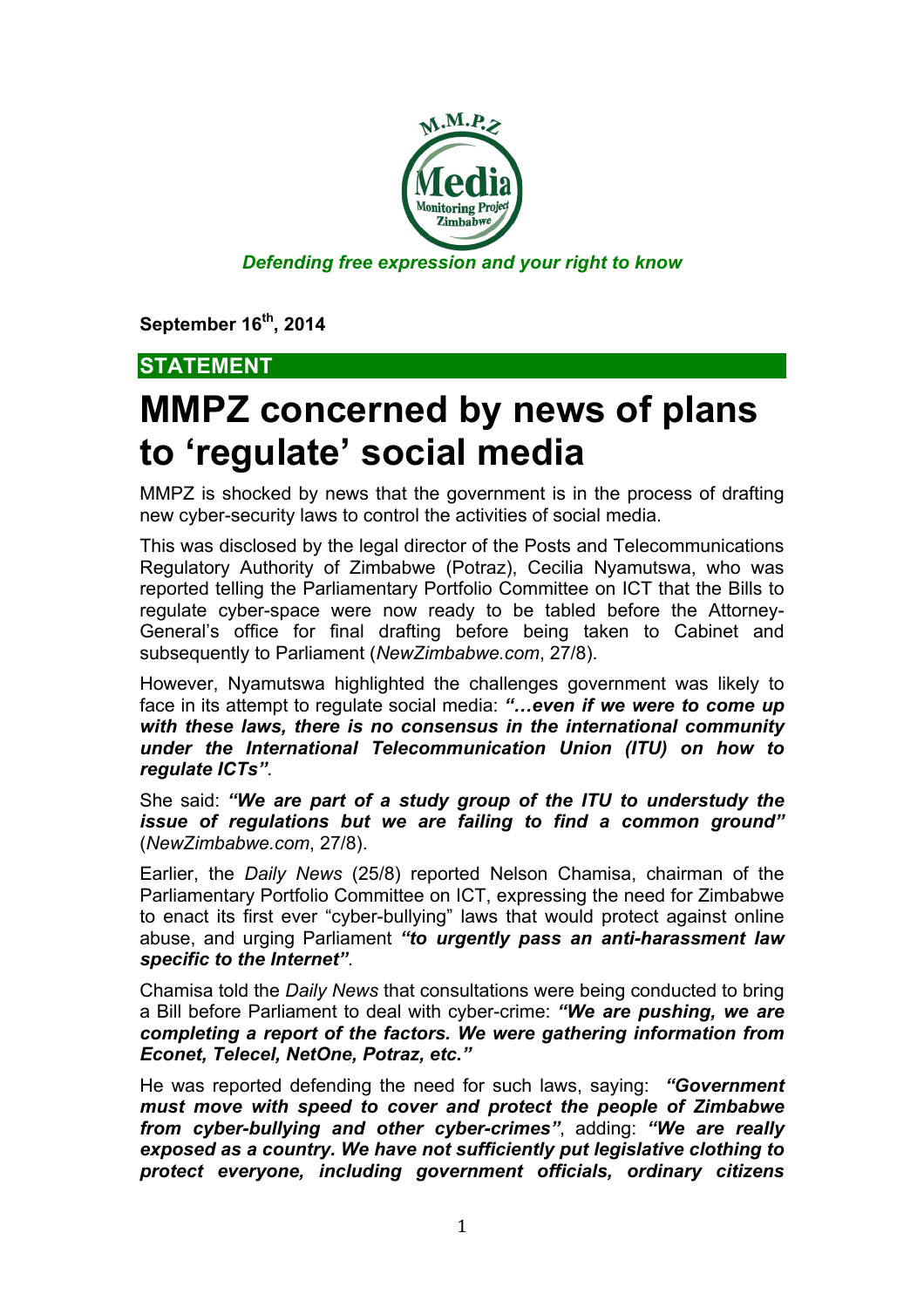## *against cyber-bullying"*.

While MMPZ does not condone the use of social media platforms, such as Facebook, Twitter, WhatsApp, MySpace, LinkedIn, You Tube and the Internet to abuse others, MMPZ is concerned that any new cyber-laws may also undermine Zimbabweans' rights to free expression and a free media.

The government and other influential members of society might take advantage of these laws to restrict criticism of public figures and the exposure of bad governance and other malpractices across all sectors of society by bloggers, government critics and journalists, among others.

MMPZ appreciates the importance of social media in people's lives. They enable us to communicate with wide sections of society and reach out to a global audience. They also facilitate debate and discussion on all issues affecting our daily lives, including government actions and policies. And social media play an unprecedented role in making us better-informed citizens, and better equipped to participate in the affairs of the country and to share our ideas.

By so doing, social media serve as critical democratizing agents in promoting justice, transparency and accountability, the building blocks of good governance, especially in a country such as ours, where a culture of repression has so heavily restricted the free flow of information and communication.

These media allow a rapidly growing population of citizens to discuss their ideas and share their observations at minimal cost, promote citizen journalism, and facilitate wider and faster dissemination of news and information about all matters that affect our lives.

The relative anonymity of the Internet has also played a vital role in encouraging citizens to speak their minds; to criticize and debate even socalled "sensitive" issues of state and governance by providing "safe" platforms for these debates.

Of course, the problems of cyber-bullying and abuse do need to be addressed, and the issue of shadowy characters, such as Baba Jukwa disseminating offensive and uncorroborated information has, no doubt, provided the impetus for government to revisit the statute books to control these so-called "Internet outlaws". But it is the secrecy with which government is formulating these laws that gives rise to the gravest concern.

According to recent reports, nearly half the entire population now has access to the Internet and this community is growing fast. There is no question that any legislation to curb the so-called abuse of the Internet is an issue that involves us all, and, like any other law, should be the subject of wide consultation, advice and discussion before it is presented to Parliament.

But by official accounts, *"these laws are ready for drafting"* and Zimbabweans know nothing about them.

Clearly, there is a very real danger that the proposed laws will be rushed through Parliament and into law before the public knows what's happening. And before we can do anything about it, the security of Zimbabweans' Internet identities are likely to be seriously compromised by legislation that allows